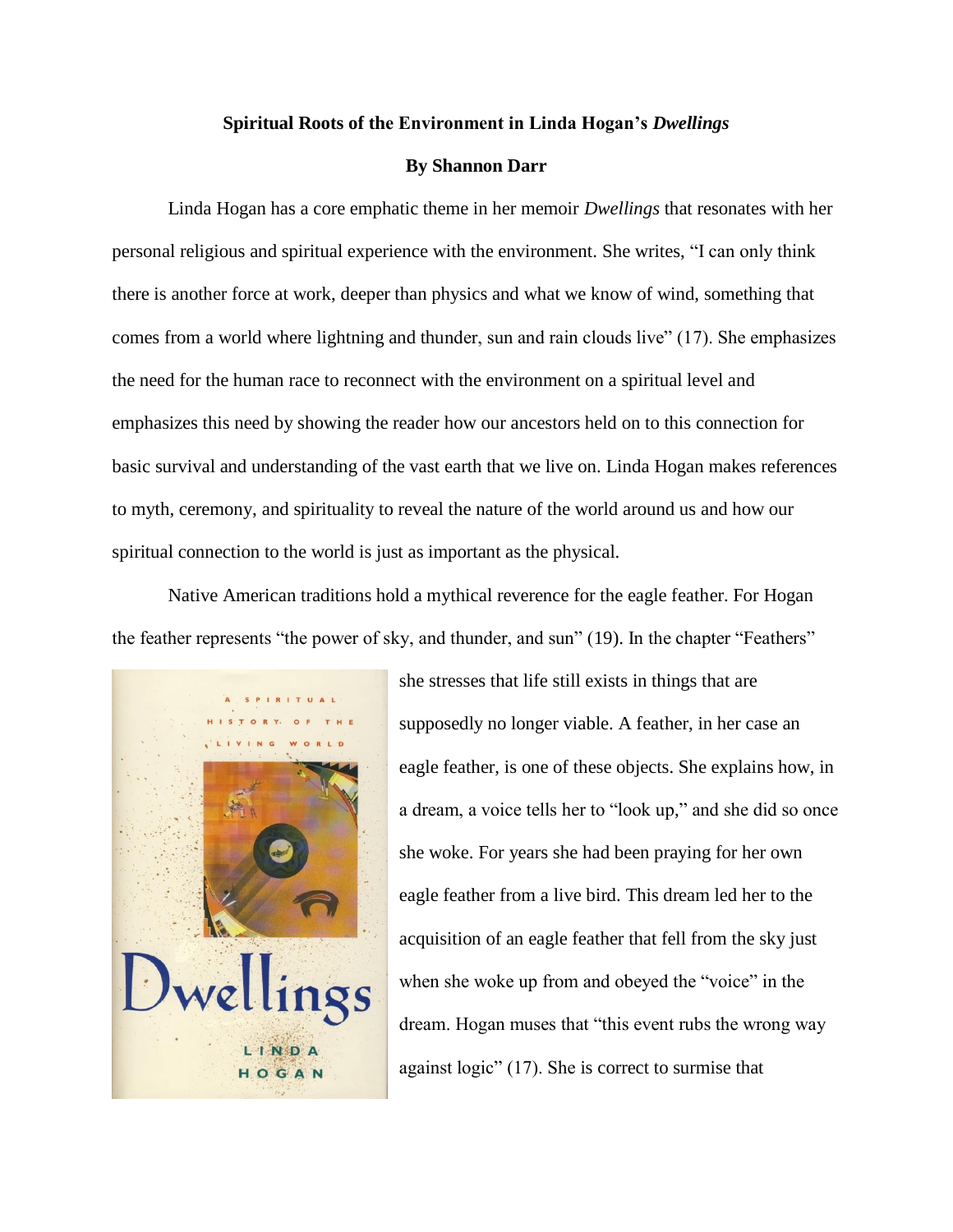spirituality and human logic do not agree and that this event makes little sense to the outside observer, especially if that observer shuns the idea of spirituality.

Luan Fauteck Makes Marks, in her article "Great Mysteries: Native North American Religions and Participatory Visions," remarks, "Indian religions, because of their overarching emphasis on individual visionary experiences, are mystical at their core," when she explains the ethos behind Native American religions as a whole (31). Linda Hogan's experience with her spirituality is deeply personal and encompasses her understanding of the world around her. She says, "Others have tried for centuries to understand the world by science and intellect but have not yet done so" (Hogan 19). This is stated after she observes, "Perhaps there are events and things that work as a doorway into the mythical world" (19). This confirms her firm belief in the spiritual realms of creation and that the more that is discovered through science the "closer [we] come to the spiritual, magical origins of creation" (19). Makes Marks writes, "Indians have encouraged the seeking of visions and dreams through various practices and beliefs" (Makes Marks 31). For Linda Hogan and others these visions and dreams lend a hand in seeing further into what binds the physical world together into a cohesive, working pattern of life.

Linda Hogan illustrates her personal connection with the earth's spiritual realm in the chapter "The Caves" when she recounts a story from her childhood about her seeing a lion that her father couldn't. "Since that time I've dreamed of caves. In one dream I passed through a doorway that was a gaping mouth, guarded by a skull," she writes (Hogan 32). Hogan feels this connection to caves and remarks, "I must have known, even then, that caves are not places for men. They are a feminine world" (31). Linda Hogan is a maternal figure and seems to embrace the traditional, and in many cases, biological role of femininity: a calm, nurturing, caring woman. Julie Fiandt, in her article "Autobiographical Activism in the Americas," observes that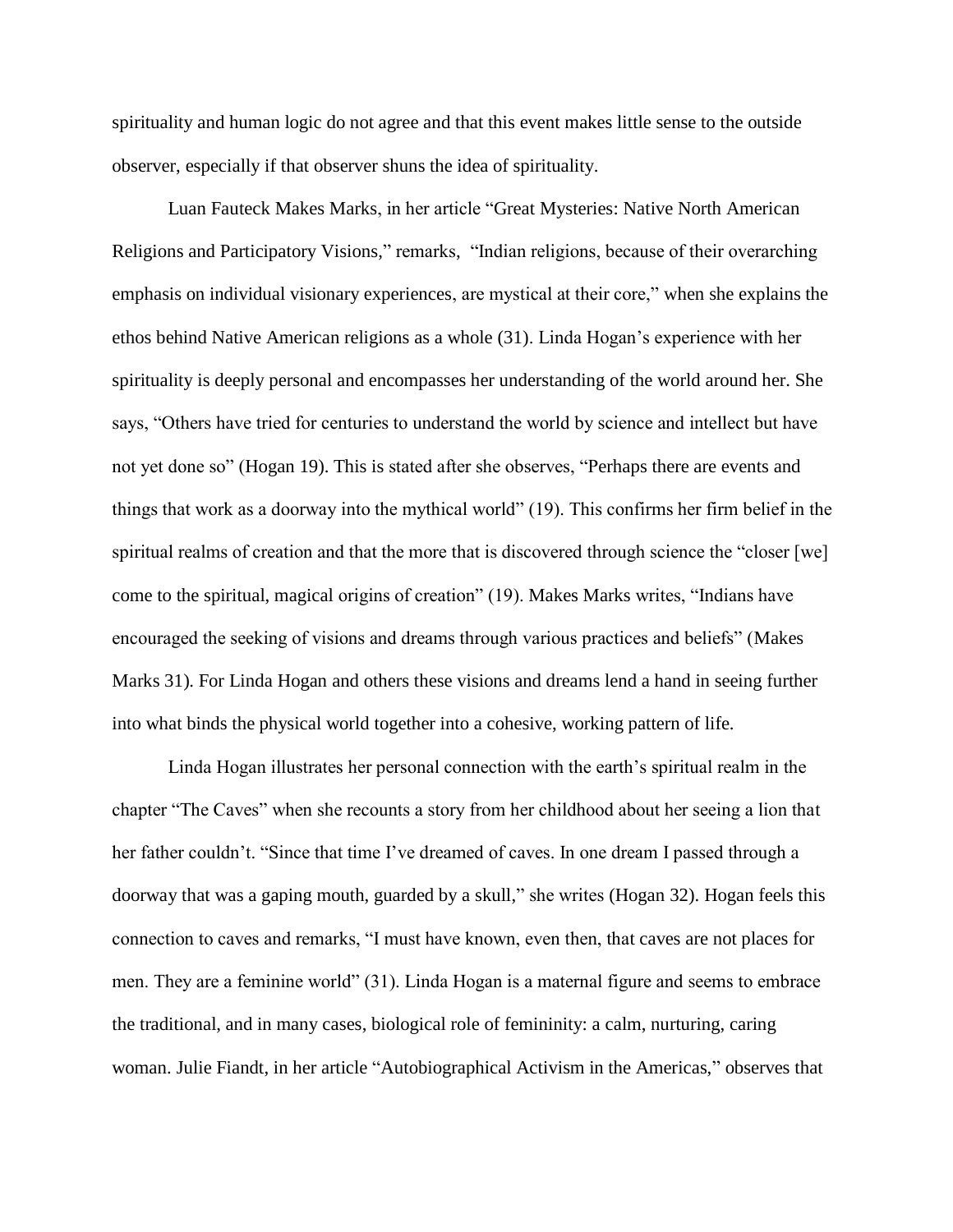Hogan's day-to-day "activities reflect her concerns for human, environmental, and animalian health" (Fiandt 577). In "The Caves" Hogan describes caves as the earth's womb and connects them, and the earth, to femininity. She identifies with the earth as a loving mother who gives birth and produces life. Her recognition of the earth as a force of nurture is what gives her an innate understanding of the needs of women around her - a recognition that women are just as important as men in life's ever-turning cycles. Although she may not place the label of "feminist" on her brow, Hogan's concern for the environment is a reflection of her willingness to embrace a trait that is biological and rooted in nature: femininity and all its beauty.

Ceremonies, or rituals, are important in reconnecting with one's spirituality, especially with the vast spiritual realm that connects every living thing. In Hogan's chapter "All My Relations," the ceremony that is depicted in detail illustrates the importance of rituals as follows: "The ceremony itself includes not just our own prayers and stories of what brought us to it, but also includes the unspoken records of history, the mythic past, and all other lives connected to ours, our families, nations, and all other creatures" (Hogan 37). This ceremony described in the chapter begins with Linda Hogan bringing tobacco to a religious elder she has known for many years and respects a great deal. During this meeting she explains to him why she has come to him for this ceremony. The elder nods, and she is sent home to make preparations. Hogan ties prayer ties and gathers together basic components for the ceremony like wood for a fire, meat and bread. On the day of the ceremony a man is present who is in charge of leading the ceremonyby drumming and chanting. The ceremony begins late in the afternoon, and they speak and sing and breathe smoke. This is a ritualistic ceremony described in somewhat vague detail by Linda Hogan generally performed by her Chickasaw tribe.

In an interview with Joseph Bruchac, Hogan remarks that she: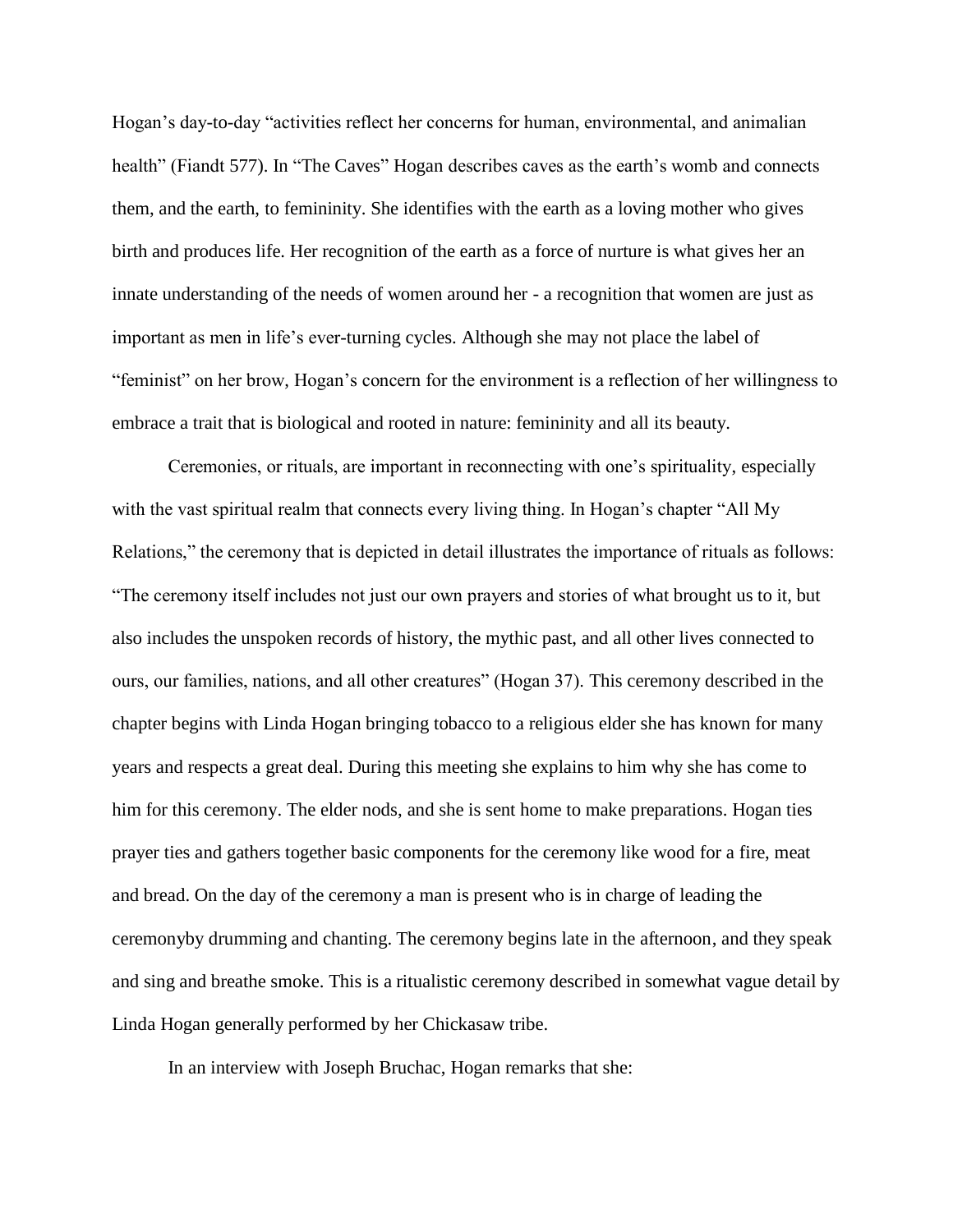feel[s] very fortunate. Fortunate that I have a place to live where I am grounded surrounded really - by the earth, the circle of mountains...That balance you mentioned between the spiritual and the physical and the mental - a lot of people who become interested in the spiritual tradition become very silly. They go off so far there is no balance of no footing, and our feet are very important in spiritual life touching earth. (5)

She stresses the importance of balance in "All My Relations" and how community with the spiritual helps ground her in the living, breathing world around her when she observes, "By the end of the ceremony, it is as if skin contains land and birds. The places within us have become filled" (41). A reconnecting has happened and Hogan is grounded on earth while becoming one with the spiritual forces around her that makes her aware of the living world. This cannot happen without the ceremony and her willingness to become spiritually aware of all life around her and how that life is connected to all physical things.

Mary L. Keller, in describing what an Apaalooke ceremonial elder says about "the sacred" and participating in ceremony to reconnect with the sacred, writes, "Because of men's hubris, the Creator only allows them to access this power in desolate places where humans must sacrifice greatly and ask for the Creator's gift" (6). Hogan explains that it "is part of a healing and restoration. It is the mending of a broken connection between us and the rest" (40). For Hogan, ceremony and ritual provide amending, a reconnection, of the person to the people, places and things around them. It is a return, and she fervently believes that the human race as a whole is in desperate need of because "ceremony is a point of return. It takes us toward the place of balance, our place in the community of all things" (40). Humanity in this modern world has consistently rejected their place in this world as part of a harmonious whole.

Spirituality is essential to sharing an intimate connection with the environment. In her chapter "Creations," Hogan takes the reader back to her roots to explain creation stories to show where she believes the fault of man rests. She primarily uses Native American creation stories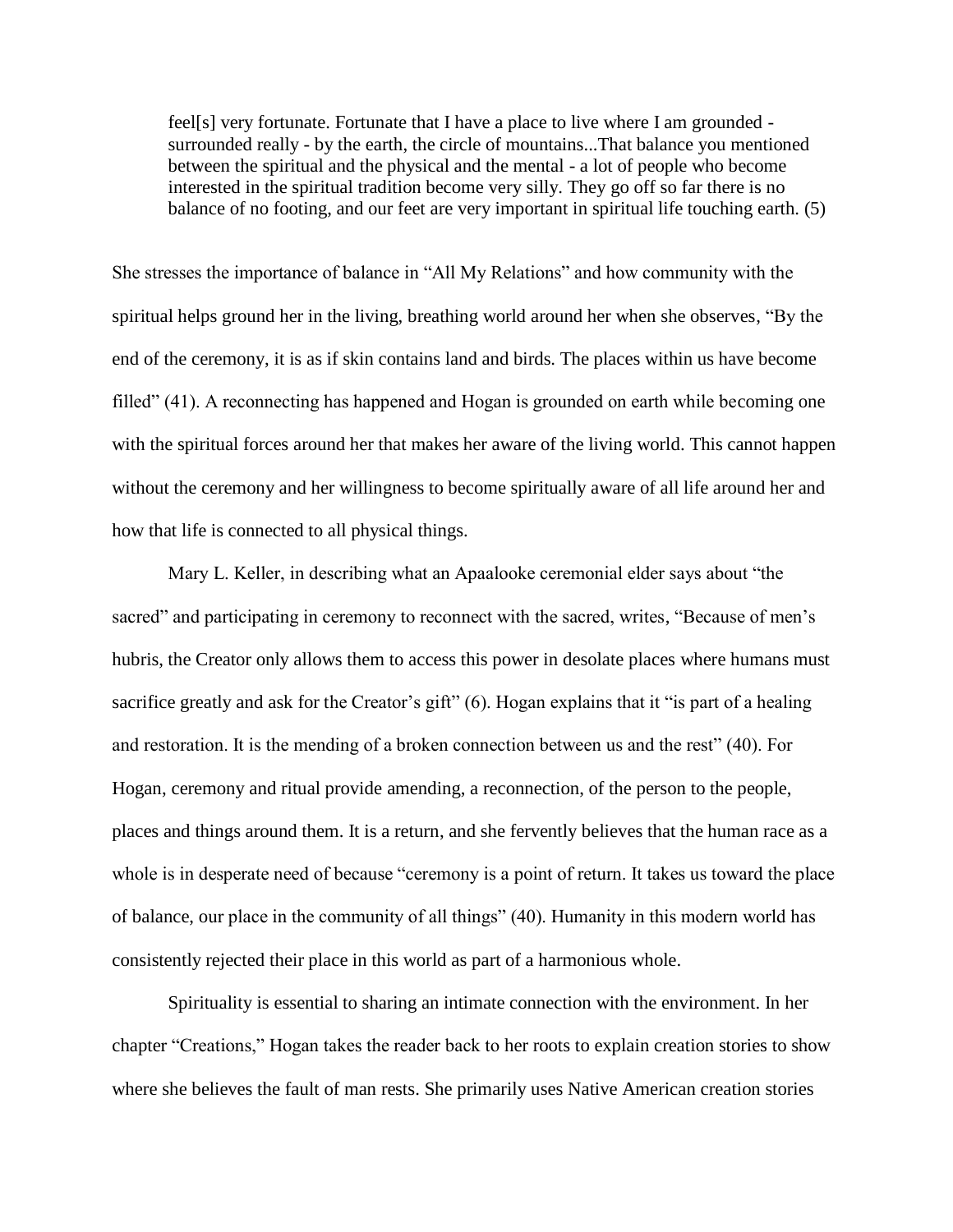from both North and Central America. She uses these stories to prove that "many of us in this time have lost the inner substance of our lives and have forgotten to give praise and remember the sacredness of all life" (83). She writes that "at the beginning, there was nothing and something came from it" (95) is the core of all creation stories. She would be right. In Greek mythology everything begins with the creation of the first gods, the primordial deities as historians have termed them. In *The Holy Bible* Elohim spoke creation into being in six days and rested on the seventh. At the beginning of the chapter Hogan uses a Mayan creation myth to help illustrate her point on the importance of roots for both individual human beings and civilizations as a whole: "For the Maya, time itself is alive. In the beginning, the day sets out walking from the east and brings into being the world and all that inhabited it" she explains (81). Creation stories in any tradition give an account of how that civilization believes all life came to be. They all create a sense of beauty and wonder, including the creation story detailed in *The Holy Bible*. However, not all of them show a sense of wonder and majesty or even a care for the creations that were made by gods. Some creation stories carry violence and death while some show a falling away of a first creation from its original purpose.

She uses the Mayan creation account (this version) to conclude that "emptiness and estrangement are deep wounds, strongly felt in the present time" (82). Hogan uses the creation stories she's familiarized herself with to help illustrate to her audience the direct, harmful result of humanity's willful departure from the spiritual. Julie Fiandt writes that Hogan seems "sad about - sometimes even resigned to - the declining value of spirituality and ecology, and of American Indian rights" (587). In our present time we have absentee fathers and mothers, parents abandoning their children to the care of their grandparents while they lead frivolous, meaningless lives. Dave Aftandilian notes in the introductory paragraph of his article "What Other Americans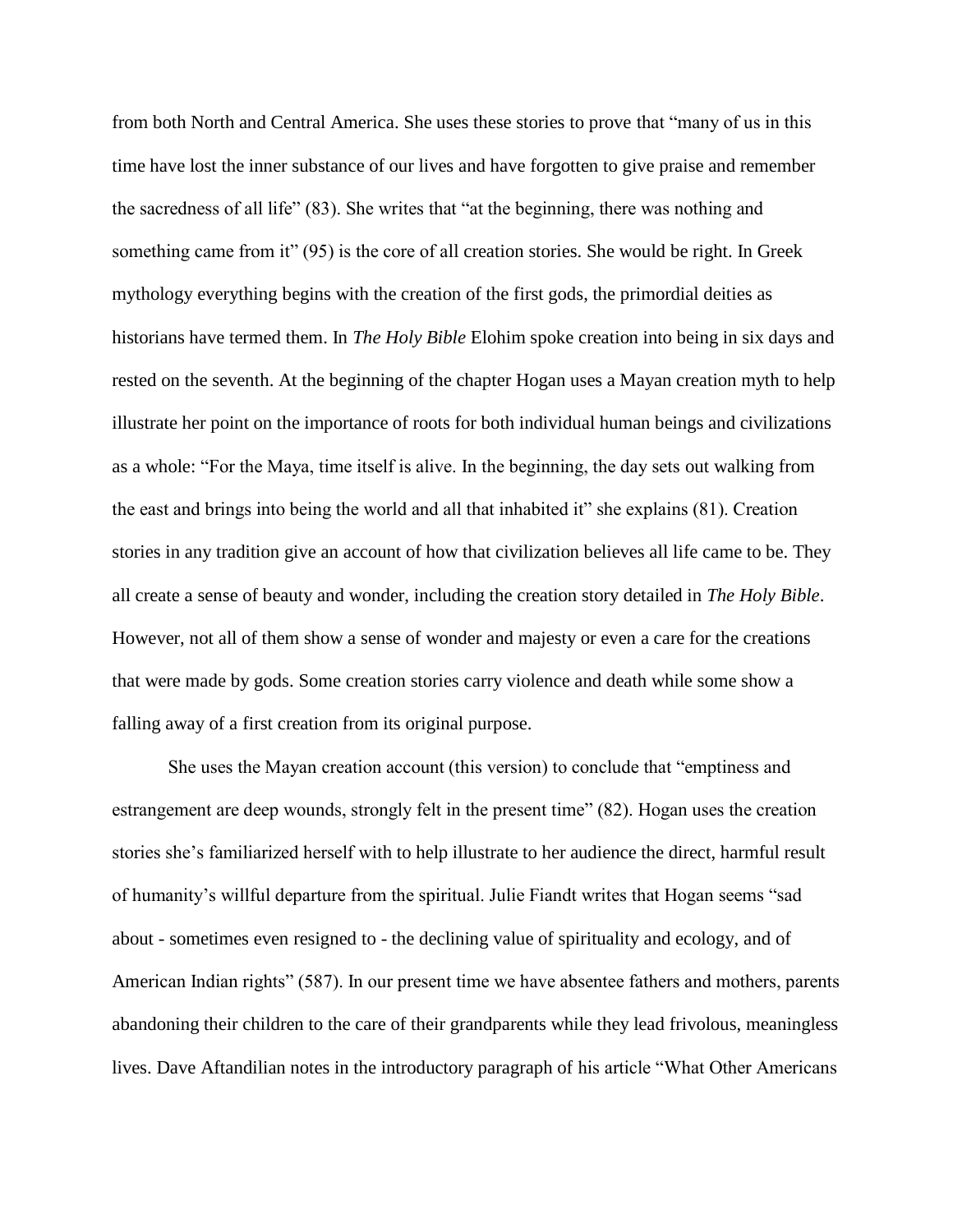Can and Cannot Learn from Native American Environmental Ethics." "Since the 1960s, many Americans have experienced a sense of acute moral crisis, both in terms of our spirituality and our relations to the environment" (219). This acute moral crisis, according to Aftandilian, permeates in a modern "self-critical climate," where it is "only natural to turn for answers towards the peoples who were seen to have remained untainted by either capitalist greed or Christian spiritual traditions" (220). A minority of Americans, he observes, have broken away from the mainstream spiritual and economic ideologies and have begun to embrace the traditions of Native American cultures. In the case of Aftandilian, he mentions in particular the Hopi and the Koyukon. Though there is a distinction between traditions all of them are based in a collective sense of individualistic revelation.

While Linda Hogan is of the Chickasaw peoples, there are shared spiritual values that seem to be held by all Native Tribes, although they have different traditions and methods. Linda Hogan observes in *Dwellings* that "emptiness and estrangement are deep wounds, strongly felt in the present time. We have been split from what we could nurture, what could fill us. And we have been wounded by a dominating culture that has feared and hated the natural world" (82). Our estrangement from the environment has affected American culture. With this disconnect the silent, critical, observer sees teachers quick to label children with disabilities as "stupid" or "below average," when in reality these students are beyond brilliant, but think a different pattern of thought than the average person does. The divorce rate, while declining, is as high as is the amount of children born outside of wedlock to single parents. All of this could very well be a reflection of what Linda Hogan observed just within the borders of the United States. Humanity is lacking something and Hogan believes it is humanity's estrangement from the environment and spirituality that has significantly contributed to it.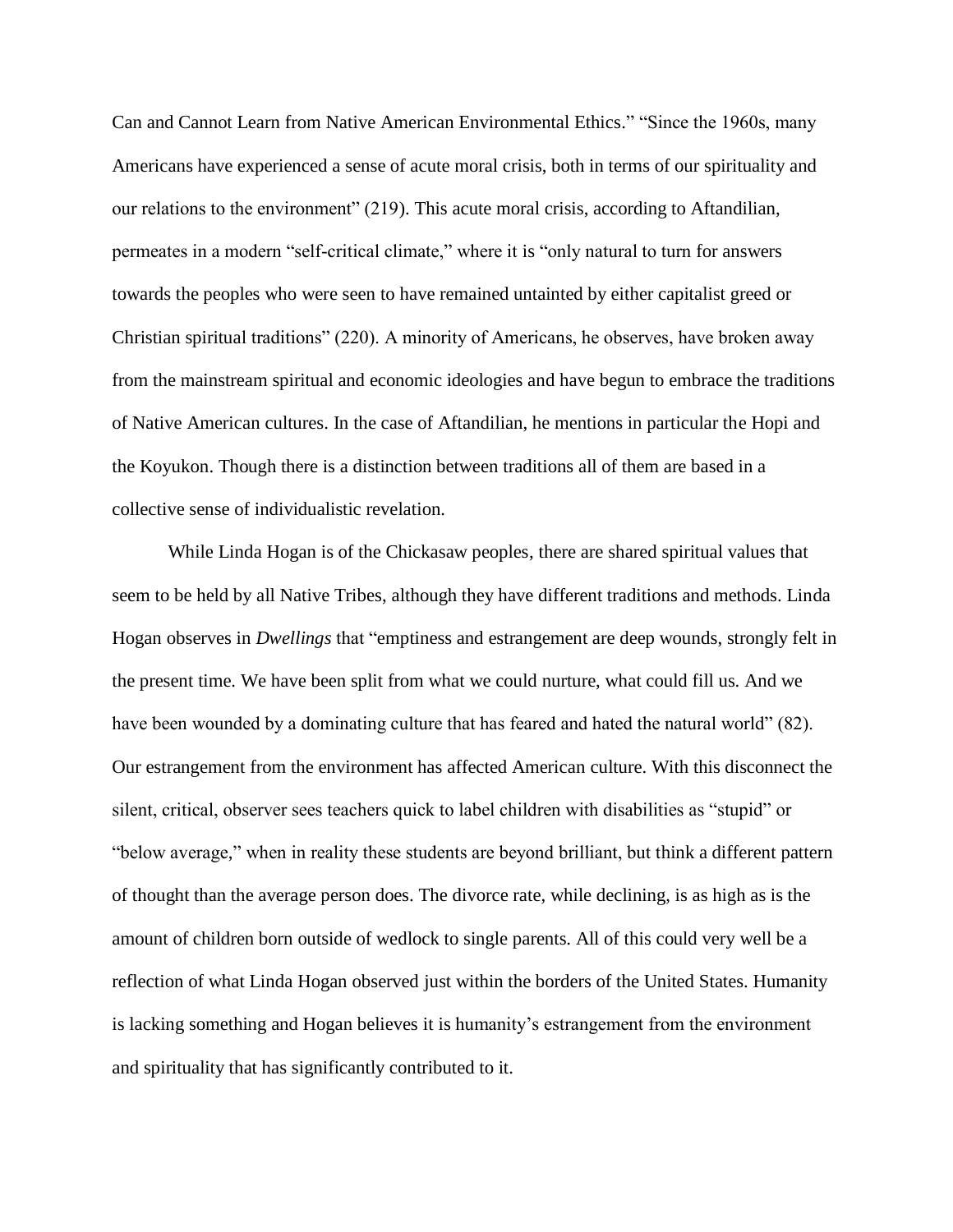Linda Hogan's references to myth, ceremony and spirituality reveal the nature and the necessity of connecting to the world around us on a spiritual level and how it is just as important as physical observation and care. We need to recognize that there are unexplained forces at work in the world and see that such a recognition will not harm the masses. Should humanity acquiesce to a spiritual connection to themselves, the Creator and the creation, then maybe the damage humanity has done to themselves can be repaired as well as the damage to humanity's neglect of the earth.

## Works Cited

- Aftandilian, Dave. "What Other Americans Can and Cannot Learn From Native American Environmental Ethics." *Worldviews: Global Religions, Culture & Ecology*, vol. 15, no. 3, 2011, pp. 219-246, *EBSCO Religion and Philosophy Collection*, doi: 10.1163/156853511X588635. Accessed 4 May 2016.
- Fiandt, Julie. "Autobiographical Activism in the Americas: Narratives of Personal and Cultural Healing By Aurora Levins Morales and Linda Hogan." *Women's Studies,* vol. 35, no. 6, 2006, pp. 567-584. *Academic Search Complete*, doi: 10.1080/00497870600809772. Accessed 4 May 2016.

Hogan, Linda. *Dwellings: A Spiritual History of the Living World.* W.W. Norton & Co., 1995.

Hogan, Linda and Joseph Bruchac. "To Take Care of a Life: An Interview With Linda Hogan." *Poetry Criticism*, edited by Elisabeth Gellert, vol. 35, Gale, 2002. *Literature Resource Center.* Accessed 4 May 2016. Originally published in *Survival This Way: Interviews with American Indian Poets*, Sun Tracks and the University of Arizona Press, 1987, pp. 119-133.